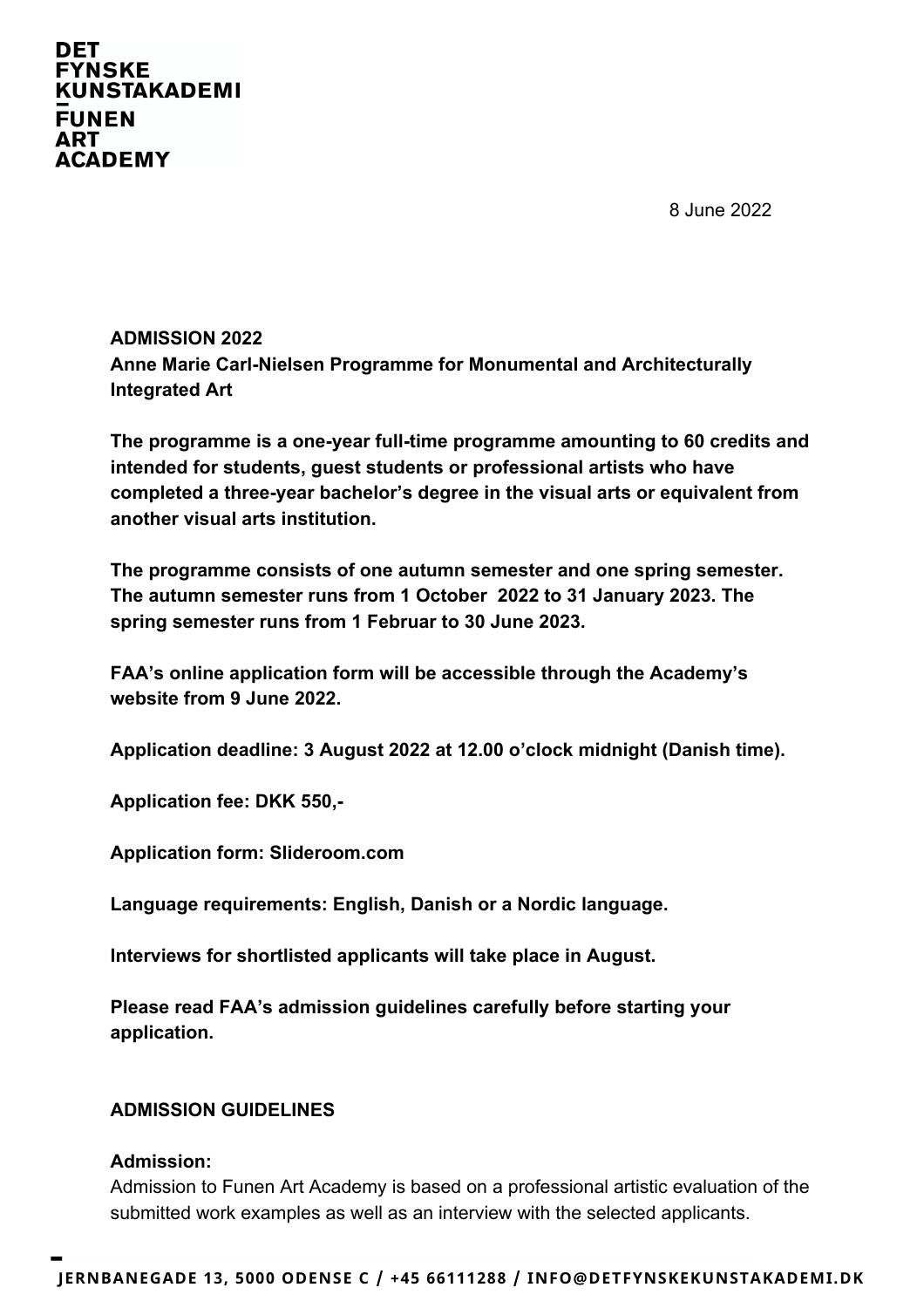To be admitted to the programme, applicants – whether students, guest students or professional artists – must have completed a three-year bachelor's degree in the visual arts or equivalent from another visual arts institution of study comprising subjects, modules or courses of which at least 80 credits or ECTS relate and are relevant to the programme. Exemption from this requirement may be granted in special cases.

Applicants are also expected to have a command of Danish, Norwegian, Swedish and/or English sufficient to complete the education as prescribed

### **Application Form:**

Please submit your application via the online application system, Slideroom. Your application must be uploaded via Slideroom before the admission deadline 3 August 2022. Funen Art Academy will accept no further applications once the deadline has passed.

To begin your application for admission, click here: https://funenartacademy.slideroom.com/#/permalink/program/66678

Link will be accessible June 9, 12 o'clock noon to August 3 midnight (Danish time)

Please make sure to use Firefox or Google Chrome.

Once you have registered and created an account to start an application via Slideroom, you may return to your application and make further edits up until the final deadline. Please make sure to save your edits each time you log on and do not submit until you are 100% sure that you have properly uploaded the required components outlined below. Once you click submit, you may no longer edit your application.

# **The following components are required to successfully complete your application:**

- **A) Graduation diploma**
- **B) CV**
- **C) Motivational statement**
- **D) Work documentation**
- **E) Payment of application fee**

## **A) Graduation diploma:**

The programme is intended for students, guest students or professional artists who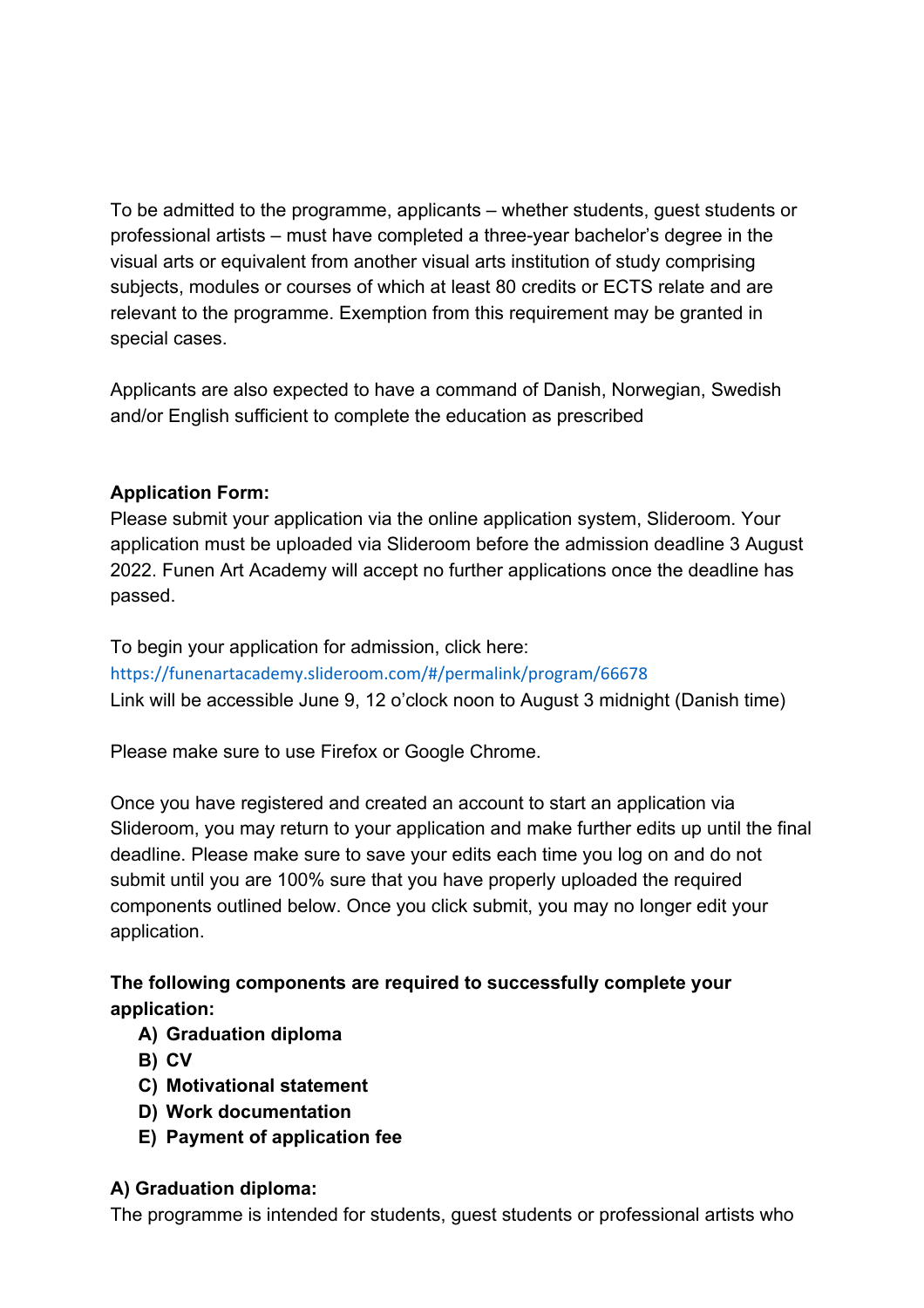have completed a three-year bachelor's degree in the visual arts or equivalent from another visual arts institution. Please list your previous educations and add graduation year. Documentation required.

Exemption from this requirement may be granted in special cases. Please explain why you should be granted exemption and upload documentation.

### **B) Curriculum Vitae:**

Please upload your Curriculum Vitae

## **C) Motivational statement:**

Please state your motivation for applying to Funen Art Academy. The motivational letter is your chance to describe why you are applying to the Anne Marie Carl-Nielsen Programme for Monumental and Architecturally Integrated Art. Please outline why you are interested in the programme and how you imagine the study programme to be relevant of your work and past experience. (Max. 2200 characters).

### **D) Work documentation:**

All applicants may upload a total of 15 photographs documenting a maximum of 5 works and a minimum of 3 works.

Of these, a maximum of 3 video and/or sound works may be submitted. Each video and/or sound work may have a maximum length of 1 minute. Video and/or sound works longer than 1 minute will *not* be considered.

All video and sound works must include a 5-second "label" (white text/black background) at the beginning of every video that includes the applicant's name, the work title and indication of whether the video includes sound. If the video or sound file is an excerpt from a longer work, the original length of the work must also be noted.

Video documentation of performances is considered a video work.

Video documentation of exhibitions, installations, paintings, artistic processes etc. will *not* be considered. Likewise, documentation of several works in the same video, photo or PDF will *not* be considered.

All works must be labelled with **medium**, such as installation, painting, photograph, sculpture, drawing, print, video, performance etc., **title** (if the work is untitled this must be noted), **year**, **materials** and **dimensions** in cm for each work.

Please follow Slideroom's guidelines for selection of file types. PDF files will not be considered.